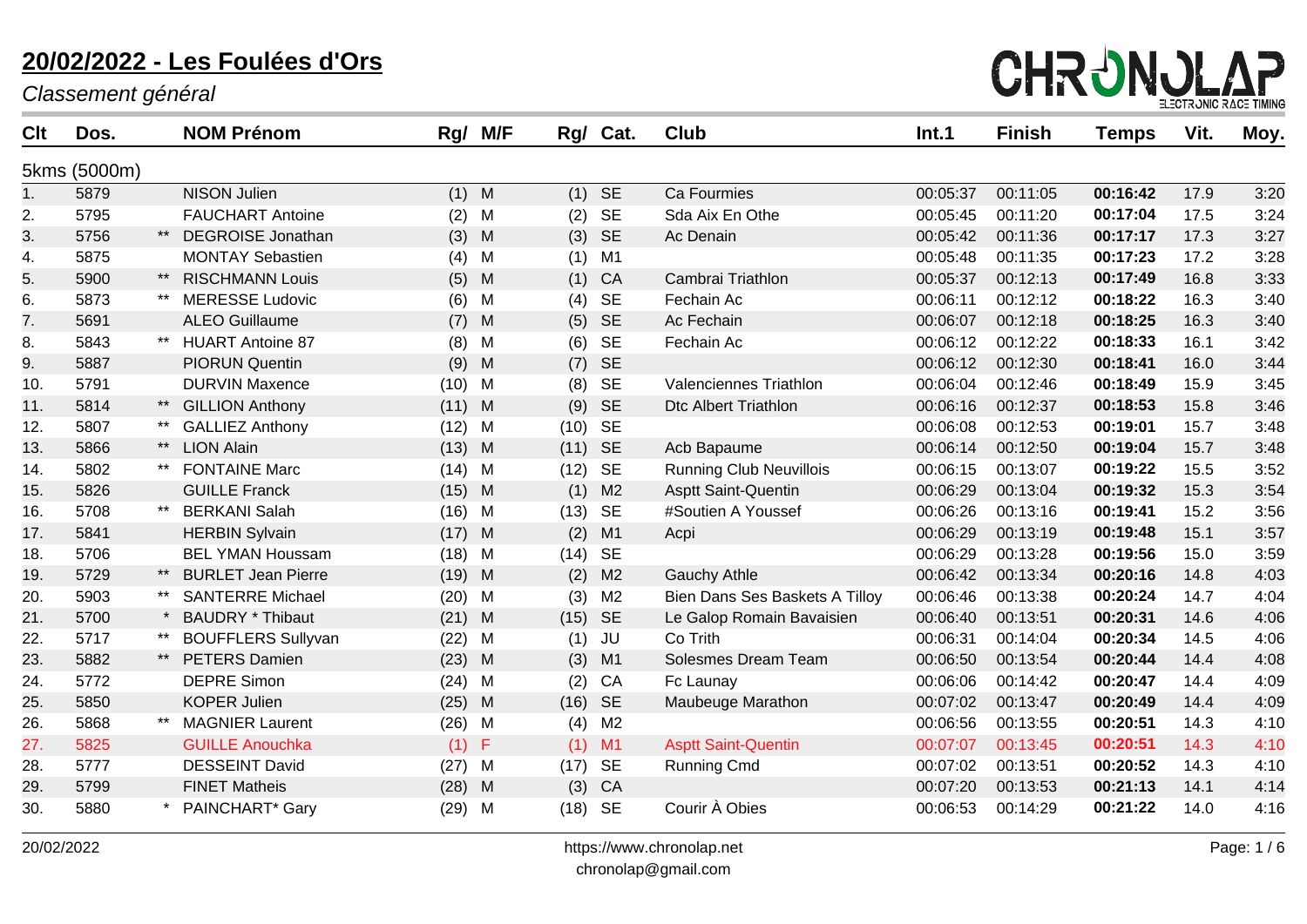

| <b>Clt</b> | Dos. |       | <b>NOM Prénom</b>          | Rg/      | M/F         | Rg/  | Cat.           | <b>Club</b>                      | Int.1    | <b>Finish</b> | <b>Temps</b> | Vit. | Moy. |
|------------|------|-------|----------------------------|----------|-------------|------|----------------|----------------------------------|----------|---------------|--------------|------|------|
| 31.        | 5794 |       | <b>EVRARD Guillaume</b>    | $(30)$ M |             | (4)  | CA             | Enca                             | 00:07:15 | 00:14:18      | 00:21:33     | 13.9 | 4:18 |
| 32.        | 5711 |       | <b>BLAZEJEWSKI Fabrice</b> | $(31)$ M |             | (5)  | M <sub>2</sub> |                                  | 00:06:59 | 00:14:38      | 00:21:37     | 13.8 | 4:19 |
| 33.        | 5872 |       | <b>DUBUISSON Maxime</b>    | (32)     | M           | (4)  | M1             |                                  | 00:06:56 | 00:14:49      | 00:21:44     | 13.8 | 4:20 |
| 34.        | 5724 |       | <b>BRATES Aymeric</b>      | (33)     | M           | (19) | <b>SE</b>      |                                  | 00:07:15 | 00:14:31      | 00:21:45     | 13.7 | 4:20 |
| 35.        | 5703 |       | <b>BEAUVISAGE Téa</b>      | (2)      | F           |      | $(1)$ MI       | Team Aj Trouv'Tout Flesquières   | 00:07:03 | 00:14:47      | 00:21:49     | 13.7 | 4:21 |
| 36.        | 5916 |       | <b>THEATE Françoise</b>    | (3)      | $\mathsf F$ | (1)  | M <sub>2</sub> | Sg3A                             | 00:07:20 | 00:14:39      | 00:21:58     | 13.6 | 4:23 |
| 37.        | 5876 | $***$ | <b>MOREAU Vincent</b>      | $(34)$ M |             | (20) | <b>SE</b>      |                                  | 00:10:52 | 00:11:11      | 00:22:02     | 13.6 | 4:24 |
| 38.        | 5695 |       | <b>AYEL Christophe</b>     | (35)     | M           | (5)  | M1             | <b>Yzeron Trail</b>              | 00:07:14 | 00:14:55      | 00:22:09     | 13.5 | 4:25 |
| 39.        | 5740 |       | <b>COLMONT Lheo</b>        | (36)     | M           | (2)  | <b>JU</b>      |                                  | 00:07:13 | 00:15:00      | 00:22:13     | 13.5 | 4:26 |
| 40.        | 5785 |       | <b>DREMAUX Isabelle</b>    | (4)      | F           | (2)  | M1             |                                  | 00:07:20 | 00:14:57      | 00:22:16     | 13.4 | 4:27 |
| 41.        | 5769 | $***$ | <b>DENIS William</b>       | (37)     | M           | (6)  | M <sub>2</sub> | Ac Denain                        | 00:07:15 | 00:15:15      | 00:22:30     | 13.3 | 4:29 |
| 42.        | 5827 |       | GY Enzo                    | (38)     | M           | (5)  | CA             | Club Athle Entente Aulnoye Leval | 00:07:21 | 00:15:11      | 00:22:31     | 13.3 | 4:30 |
| 43.        | 5842 | $***$ | <b>HOLLIN Caroline</b>     | (5)      | F           | (3)  | M1             |                                  | 00:07:36 | 00:15:04      | 00:22:40     | 13.2 | 4:31 |
| 44.        | 5884 |       | PICARD Jeremy              | (39)     | M           | (6)  | M1             |                                  | 00:07:22 | 00:15:28      | 00:22:50     | 13.1 | 4:33 |
| 45.        | 5874 |       | <b>MOIGNOUX Justine</b>    | (6)      | $\mathsf F$ | (1)  | <b>SE</b>      | Rc Vichy Athlétisme              | 00:07:16 | 00:15:37      | 00:22:53     | 13.1 | 4:34 |
| 46.        | 5870 | $***$ | <b>MARQUAY Yoann</b>       | (40)     | M           | (21) | <b>SE</b>      |                                  | 00:07:28 | 00:15:27      | 00:22:54     | 13.1 | 4:34 |
| 47.        | 5918 |       | <b>THIEULEUX Fabien</b>    | $(41)$ M |             | (7)  | M1             | Courir À Le Quesnoy              | 00:07:57 | 00:15:00      | 00:22:57     | 13.0 | 4:35 |
| 48.        | 5913 | $***$ | <b>TAINE Emilien</b>       | (42)     | M           | (1)  | MI             | <b>Dynamic Bertry</b>            | 00:08:01 | 00:14:56      | 00:22:57     | 13.0 | 4:35 |
| 49.        | 5694 |       | <b>ARFEUILLE Jeremie</b>   | (43)     | M           | (22) | <b>SE</b>      | Solesmes Dream Team              | 00:07:21 | 00:15:45      | 00:23:06     | 12.9 | 4:37 |
| 50.        | 5820 |       | <b>GREVIN David</b>        | (44)     | M           | (23) | <b>SE</b>      |                                  | 00:07:44 | 00:15:30      | 00:23:14     | 12.9 | 4:38 |
| 51.        | 5810 | $***$ | <b>GENTE Sebastien</b>     | $(45)$ M |             | (8)  | M1             | <b>Gauchy Athle</b>              | 00:07:55 | 00:15:24      | 00:23:18     | 12.8 | 4:39 |
| 52.        | 5859 | $***$ | <b>LEGRAND Denis</b>       | (46)     | M           | (1)  | M <sub>3</sub> |                                  | 00:07:29 | 00:15:54      | 00:23:23     | 12.8 | 4:40 |
| 53.        | 5909 | $***$ | <b>SELLIE Remi</b>         | (47)     | M           | (7)  | M <sub>2</sub> |                                  | 00:07:45 | 00:15:44      | 00:23:28     | 12.7 | 4:41 |
| 54.        | 5898 | $***$ | <b>REUX Francois</b>       | (48)     | M           | (24) | <b>SE</b>      | Bien Dans Ses Baskets A Tilloy   | 00:07:46 | 00:15:45      | 00:23:31     | 12.7 | 4:42 |
| 55.        | 5771 | $***$ | <b>DENOYELLE Jimmy</b>     | (49)     | M           | (6)  | CA             | <b>Team Foulees Des Leus</b>     | 00:07:11 | 00:16:20      | 00:23:31     | 12.7 | 4:42 |
| 56.        | 5904 | $***$ | <b>SCHULZ Corentin</b>     | (50)     | M           | (3)  | <b>JU</b>      | Bien Dans Ses Baskets A Tilloy   | 00:07:52 | 00:15:40      | 00:23:32     | 12.7 | 4:42 |
| 57.        | 5760 |       | <b>DELEBARRE Sébastien</b> | $(51)$ M |             | (8)  | M <sub>2</sub> | As Mbk                           | 00:07:56 | 00:15:36      | 00:23:32     | 12.7 | 4:42 |
| 58.        | 5848 |       | <b>KAPUCZINSKI Abeline</b> | (7)      | F           | (2)  | <b>SE</b>      | Obj                              | 00:07:59 | 00:15:36      | 00:23:35     | 12.7 | 4:42 |
| 59.        | 5712 |       | <b>BOCQUET Bernard</b>     | (52)     | M           | (1)  | M4             | <b>Running Club Neuvillois</b>   | 00:08:14 | 00:15:36      | 00:23:49     | 12.6 | 4:45 |
| 60.        | 5743 |       | <b>CORNILLE Adrien</b>     | (53)     | M           | (25) | <b>SE</b>      | Courir À Le Quesnoy              | 00:07:57 | 00:16:01      | 00:23:58     | 12.5 | 4:47 |
| 61.        | 5915 |       | <b>TELLE Antoine</b>       | $(54)$ M |             | (26) | <b>SE</b>      | Courir À Le Quesnoy              | 00:08:34 | 00:15:25      | 00:23:58     | 12.5 | 4:47 |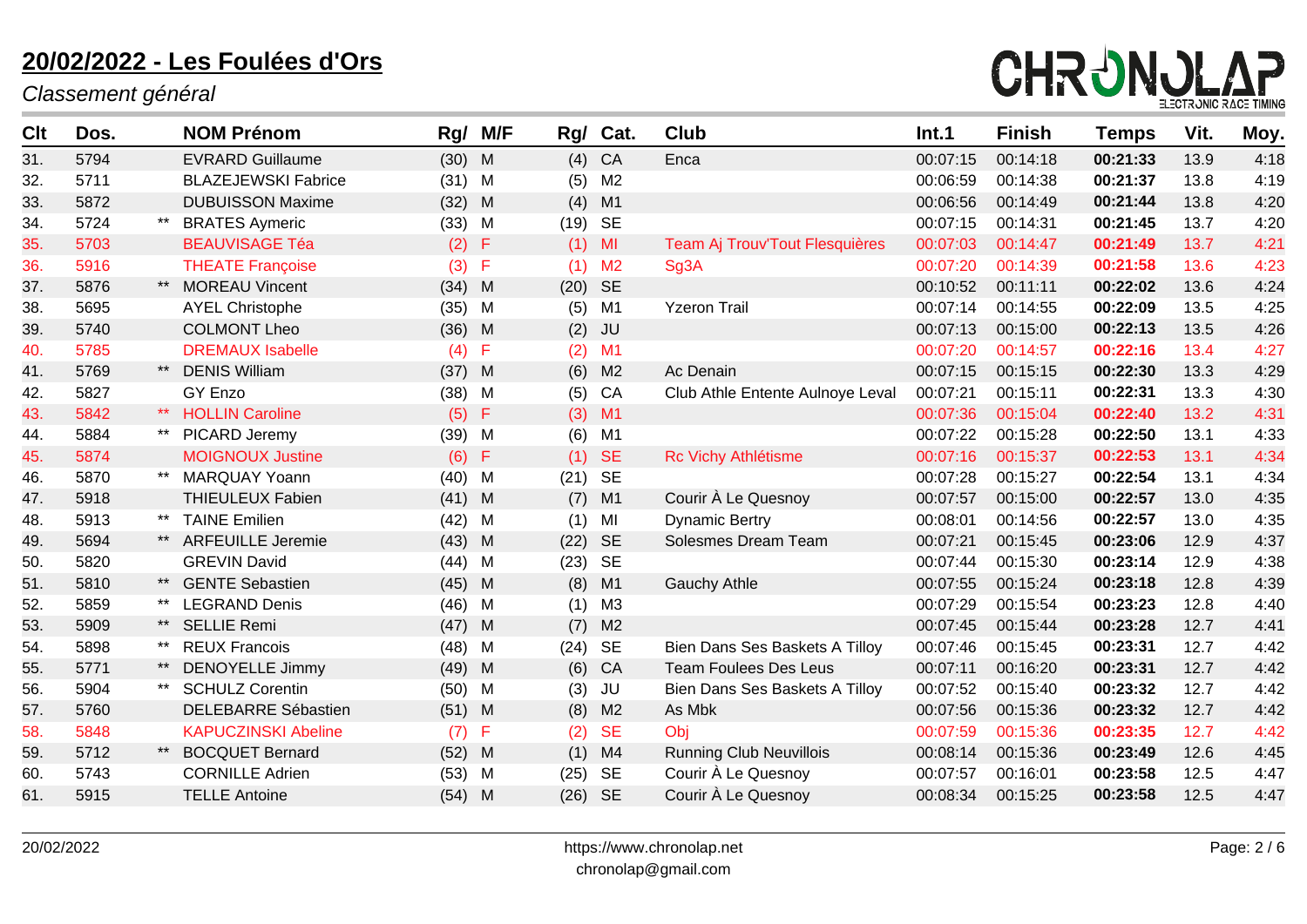

| Clt | Dos. |       | <b>NOM Prénom</b>         | Rg/      | M/F          | Rg/       | Cat.           | <b>Club</b>                           | Int.1    | <b>Finish</b> | Temps    | Vit. | Moy. |
|-----|------|-------|---------------------------|----------|--------------|-----------|----------------|---------------------------------------|----------|---------------|----------|------|------|
| 62. | 5781 |       | <b>DONAIN Audrey</b>      | (8)      | F            | (3)       | <b>SE</b>      |                                       | 00:08:04 | 00:15:59      | 00:24:03 | 12.4 | 4:48 |
| 63. | 5732 |       | <b>CANDAELE Marc</b>      | $(55)$ M |              | (2)       | M3             |                                       | 00:08:14 | 00:16:18      | 00:24:32 | 12.2 | 4:54 |
| 64. | 5707 |       | <b>BERA Corentin</b>      | (56)     | M            | (1)       | ES             |                                       | 00:07:25 | 00:17:08      | 00:24:32 | 12.2 | 4:54 |
| 65. | 5768 |       | <b>DENIS Estelle</b>      | (9)      | Æ            |           | $(4)$ SE       | <b>Ac Denain</b>                      | 00:08:02 | 00:16:55      | 00:24:57 | 12.0 | 4:59 |
| 66. | 5877 |       | <b>MOREL Sabrina</b>      | (10)     | F            | (4)       | M1             | <b>Maubeuge Marathon</b>              | 00:08:40 | 00:16:23      | 00:25:02 | 11.9 | 5:00 |
| 67. | 5763 |       | <b>DELLISSE Simon</b>     | (57)     | M            | (2)       | MI             |                                       | 00:08:31 | 00:16:34      | 00:25:04 | 11.9 | 5:00 |
| 68. | 5753 |       | <b>DEGAND Julien</b>      | (58)     | M            | (9)       | M1             | <b>Team Foulees Des Leus</b>          | 00:07:42 | 00:17:38      | 00:25:19 | 11.8 | 5:03 |
| 69. | 5702 |       | <b>BEAUVISAGE Johan</b>   | (59)     | M            | (10)      | M1             | Team Aj Trouv'Tout Flesquières        | 00:08:46 | 00:16:49      | 00:25:34 | 11.7 | 5:06 |
| 70. | 5730 |       | <b>CAMUS Denis</b>        | (60)     | M            | (3)       | M <sub>3</sub> |                                       | 00:08:28 | 00:17:08      | 00:25:36 | 11.7 | 5:07 |
| 71. | 5696 |       | <b>AZAMBRE * Audrey</b>   | $(11)$ F |              | (5)       | <b>SE</b>      | <b>Galop Romain Bavay</b>             | 00:08:22 | 00:17:31      | 00:25:52 | 11.6 | 5:10 |
| 72. | 5851 | $***$ | <b>LADENT Jean Luc</b>    | $(61)$ M |              | (11)      | M1             | <b>Dynamic Bertry</b>                 | 00:09:06 | 00:16:57      | 00:26:03 | 11.5 | 5:12 |
| 73. | 5779 | ***   | <b>DEUDON Frederic</b>    | (62)     | M            | (12)      | M1             | <b>Team Foulees Des Leus</b>          | 00:09:03 | 00:17:04      | 00:26:06 | 11.4 | 5:13 |
| 74. | 5906 |       | <b>SCHULZ Lilian</b>      | (63)     | M            | (3)       | MI             | Bien Dans Ses Baskets A Tilloy        | 00:07:34 | 00:18:33      | 00:26:07 | 11.4 | 5:13 |
| 75. | 5846 |       | <b>JANAS François</b>     | $(64)$ M |              | $(13)$ M1 |                |                                       | 00:09:03 | 00:17:05      | 00:26:07 | 11.4 | 5:13 |
| 76. | 5786 |       | <b>DUBUIS Marie</b>       | (12)     | F            | (6)       | <b>SE</b>      |                                       | 00:08:00 | 00:18:24      | 00:26:23 | 11.3 | 5:16 |
| 77. | 5699 | $***$ | <b>BARREUX Vanessa</b>    | $(13)$ F |              | (7)       | <b>SE</b>      | <b>Dynamic Bertry</b>                 | 00:09:08 | 00:17:18      | 00:26:25 | 11.3 | 5:16 |
| 78. | 5721 |       | <b>BOURGEOIS Camille</b>  | (65)     | M            | (4)       | JU             | Uca                                   | 00:09:27 | 00:17:06      | 00:26:32 | 11.3 | 5:18 |
| 79. | 5780 | $***$ | <b>DJALALI Boualem</b>    | (66)     | M            | (4)       | M3             |                                       | 00:09:05 | 00:17:38      | 00:26:43 | 11.2 | 5:20 |
| 80. | 5693 |       | <b>ANGOT Kevin</b>        | (67)     | M            | (27)      | <b>SE</b>      |                                       | 00:08:32 | 00:18:14      | 00:26:45 | 11.2 | 5:20 |
| 81. | 5857 |       | LEFEBVRE 58 Guy           | (68)     | M            | (5)       | M3             | Cap 21                                | 00:09:09 | 00:17:44      | 00:26:53 | 11.1 | 5:22 |
| 82. | 5907 |       | <b>SCOTTO Helene</b>      | (14)     | -F           | (8)       | <b>SE</b>      |                                       | 00:09:31 | 00:17:44      | 00:27:14 | 11.0 | 5:26 |
| 83. | 5889 |       | <b>PLOUQUET Elodie</b>    | $(15)$ F |              | (9)       | <b>SE</b>      | Team Foulees Des Leus + Uca           | 00:09:21 | 00:18:00      | 00:27:20 | 10.9 | 5:27 |
| 84. | 5905 |       | <b>SCHULZ Herve</b>       | (69)     | M            | (14)      | M1             | Bien Dans Ses Baskets A Tilloy        | 00:08:39 | 00:18:46      | 00:27:24 | 10.9 | 5:28 |
| 85. | 5832 |       | <b>HERBIN Jerome</b>      | $(70)$ M |              | $(15)$ M1 |                | <b>Rubef Quievy</b>                   | 00:09:23 | 00:18:10      | 00:27:33 | 10.8 | 5:30 |
| 86. | 5813 |       | <b>GHESTIN Leo</b>        | (71)     | M            | (5)       | JU             | <b>Dynamic Bertry</b>                 | 00:09:50 | 00:17:47      | 00:27:36 | 10.8 | 5:31 |
| 87. | 5816 | $***$ | <b>GODART Fabrice</b>     | (72)     | M            | (16)      | M1             | Aj Trouv'Tout Flesquieres             | 00:09:10 | 00:18:37      | 00:27:46 | 10.8 | 5:33 |
| 88. | 5800 |       | <b>FLAMENT Florent</b>    | (73)     | M            | (2)       | ES             |                                       | 00:09:22 | 00:18:41      | 00:28:03 | 10.6 | 5:36 |
| 89. | 5885 |       | <b>PIERRIN Caroline</b>   | $(16)$ F |              | (10)      | <b>SE</b>      |                                       | 00:09:12 | 00:18:53      | 00:28:05 | 10.6 | 5:36 |
| 90. | 5788 | $***$ | <b>DUPAS Olga</b>         | (17)     | $\mathsf{F}$ | (2)       | M <sub>2</sub> | <b>Bien Dans Ses Baskets A Tilloy</b> | 00:09:17 | 00:18:59      | 00:28:16 | 10.6 | 5:39 |
| 91. | 5893 |       | <b>PRONNIER Dominique</b> | (74)     | M            | (6)       | M3             | <b>NI</b>                             | 00:09:38 | 00:18:53      | 00:28:31 | 10.5 | 5:42 |
| 92. | 5725 |       | <b>BRATES Loic</b>        | $(75)$ M |              | (6)       | JU             |                                       | 00:10:05 | 00:18:42      | 00:28:47 | 10.4 | 5:45 |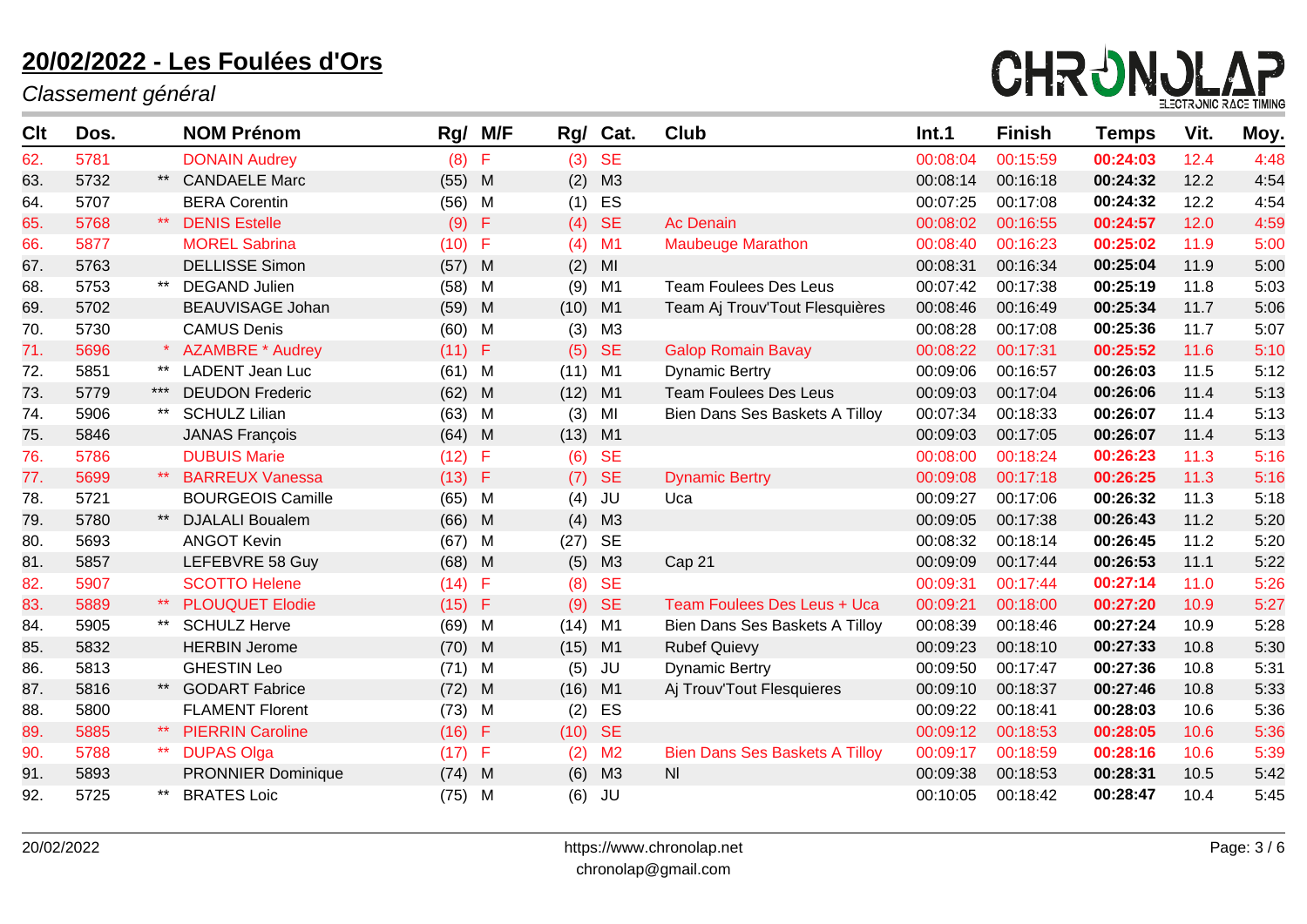

| <b>Clt</b> | Dos. |       | <b>NOM Prénom</b>          | Rg/      | M/F | Rg/       | Cat.           | <b>Club</b>                           | Int.1    | <b>Finish</b> | <b>Temps</b> | Vit. | Moy. |
|------------|------|-------|----------------------------|----------|-----|-----------|----------------|---------------------------------------|----------|---------------|--------------|------|------|
| 93.        | 5698 |       | <b>BAILLON Robin</b>       | (76)     | M   | (4)       | MI             |                                       | 00:11:03 | 00:17:51      | 00:28:54     | 10.3 | 5:46 |
| 94.        | 5758 | $***$ | <b>DELATTRE Vincent</b>    | (77)     | M   | (9)       | M <sub>2</sub> | <b>Running Club Neuvillois</b>        | 00:10:13 | 00:18:48      | 00:29:01     | 10.3 | 5:48 |
| 95.        | 5896 | $***$ | <b>RAMETTE Priscilla</b>   | (18) F   |     | $(11)$ SE |                | <b>Bien Dans Ses Baskets A Tilloy</b> | 00:10:30 | 00:18:33      | 00:29:03     | 10.3 | 5:48 |
| 96.        | 5925 | $***$ | <b>VUYLSTEKE Leanne</b>    | (19)     | F   | (2)       | MI             | <b>Team Foulees Des Leus</b>          | 00:10:04 | 00:18:59      | 00:29:03     | 10.3 | 5:48 |
| 97.        | 5926 |       | <b>VUYLSTEKE Raphael</b>   | (78)     | M   | (17)      | M1             | <b>Team Foulees Des Leus</b>          | 00:10:05 | 00:19:02      | 00:29:06     | 10.3 | 5:49 |
| 98.        | 5869 |       | <b>MANET Emmanuelle</b>    | (20)     | F   | (5)       | M <sub>1</sub> | Dans Les Yeux D Hugo                  | 00:10:17 | 00:18:54      | 00:29:10     | 10.2 | 5:49 |
| 99.        | 5731 | $***$ | <b>CANDAELE Ludivine</b>   | $(21)$ F |     | (12)      | <b>SE</b>      |                                       | 00:09:42 | 00:19:32      | 00:29:13     | 10.2 | 5:50 |
| 100.       | 5716 |       | <b>BOUCHEZ Lydie</b>       | (22)     | F   |           | $(6)$ M1       | <b>Orsois</b>                         | 00:10:04 | 00:19:19      | 00:29:22     | 10.2 | 5:52 |
| 101.       | 5715 |       | <b>BOUCHEZ Chanel</b>      | (23)     | -F  |           | $(3)$ MI       | <b>Orsois</b>                         | 00:10:04 | 00:19:19      | 00:29:23     | 10.2 | 5:52 |
| 102.       | 5849 |       | <b>KEVILLER Christelle</b> | (24)     | -F  |           | $(7)$ M1       |                                       | 00:09:45 | 00:19:46      | 00:29:30     | 10.1 | 5:53 |
| 103.       | 5722 |       | <b>BOURGEOIS Constant</b>  | (79)     | M   | (5)       | MI             | Uca                                   | 00:09:18 | 00:20:23      | 00:29:40     | 10.1 | 5:55 |
| 104.       | 5723 |       | <b>BOURGEOIS Vincent</b>   | (80)     | M   | (10)      | M <sub>2</sub> | Uca                                   | 00:09:29 | 00:20:12      | 00:29:41     | 10.1 | 5:56 |
| 105.       | 5787 | $***$ | <b>DUMONT Justine</b>      | $(25)$ F |     | $(13)$ SE |                | Aj Trouv'Tout Flesquieres             | 00:10:07 | 00:19:48      | 00:29:54     | 10.0 | 5:58 |
| 106.       | 5776 |       | <b>DESSE Annaelle</b>      | (26)     | F   | (1)       | <b>JU</b>      |                                       | 00:09:41 | 00:20:27      | 00:30:07     | 9.9  | 6:01 |
| 107.       | 5690 |       | <b>AHLONSOU Noemie</b>     | (27)     | F   | (14)      | <b>SE</b>      | <b>Running Club Neuvillois</b>        | 00:11:06 | 00:19:04      | 00:30:09     | 9.9  | 6:01 |
| 108.       | 5852 | $***$ | <b>LADENT Sabrina</b>      | (28)     | F   | (8)       | M1             | <b>Dynamic Bertry</b>                 | 00:10:31 | 00:19:40      | 00:30:10     | 9.9  | 6:01 |
| 109.       | 5886 | $***$ | <b>PILEZ Vincent</b>       | (81)     | M   | (7)       | M3             | <b>Running Club Neuvillois</b>        | 00:10:12 | 00:20:04      | 00:30:15     | 9.9  | 6:02 |
| 110.       | 5737 |       | <b>CHATELAIN Mathieu</b>   | (82)     | M   | (28)      | SE             |                                       | 00:10:43 | 00:19:36      | 00:30:19     | 9.8  | 6:03 |
| 111.       | 5738 | $***$ | <b>CHOTTEAU Frederic</b>   | (83)     | M   | (11)      | M <sub>2</sub> | Bien Dans Ses Baskets A Tilloy        | 00:10:27 | 00:19:55      | 00:30:21     | 9.8  | 6:04 |
| 112.       | 5739 |       | <b>CHOTTEAU Valerie</b>    | (29)     | F   | (9)       | M1             | <b>Bien Dans Ses Baskets A Tilloy</b> | 00:10:27 | 00:19:56      | 00:30:22     | 9.8  | 6:04 |
| 113.       | 5883 |       | PETIOT Hugo                | (84)     | M   | (29)      | <b>SE</b>      |                                       | 00:10:56 | 00:19:30      | 00:30:25     | 9.8  | 6:04 |
| 114.       | 5752 |       | <b>DEFRENNE Pauline</b>    | (30)     | F   | (15)      | <b>SE</b>      |                                       | 00:10:56 | 00:19:30      | 00:30:25     | 9.8  | 6:04 |
| 115.       | 6000 |       | <b>HERBIN Sonia</b>        | $(31)$ F |     | $(10)$ M1 |                | <b>Rubef Quievy</b>                   | 00:25:30 | 00:05:00      | 00:30:30     | 9.8  | 6:05 |
| 116.       | 5844 |       | <b>HUPKE Maxime</b>        | (85)     | M   | (18)      | M1             |                                       | 00:10:32 | 00:20:08      | 00:30:40     | 9.7  | 6:07 |
| 117.       | 5745 |       | * COUTO * Manuel           | (86)     | M   | (8)       | M3             | <b>Running Maroilles</b>              | 00:10:40 | 00:20:11      | 00:30:51     | 9.7  | 6:10 |
| 118.       | 5759 |       | <b>DELCROIX Adeline</b>    | (32)     | F   | (16)      | <b>SE</b>      | <b>Bien Dans Ses Baskets A Tilloy</b> | 00:10:39 | 00:20:18      | 00:30:56     | 9.6  | 6:11 |
| 119.       | 5862 |       | <b>LEROY</b> * Philippe    | (87)     | M   | (9)       | M3             | <b>Courir Ensemble Sncf</b>           | 00:10:48 | 00:20:22      | 00:31:10     | 9.6  | 6:13 |
| 120.       | 5840 |       | <b>HERBIN Cathy</b>        | (33)     | F   | (11)      | M1             | Acpi                                  | 00:11:00 | 00:20:35      | 00:31:35     | 9.5  | 6:18 |
| 121.       | 5912 | $***$ | <b>SORRIAUX Timeo</b>      | (88)     | M   | (6)       | MI             | Bien Dans Ses Baskets A Tilloy        | 00:10:30 | 00:21:10      | 00:31:40     | 9.4  | 6:19 |
| 122.       | 5529 | ***   | <b>LEFEBVRE Josy</b>       | (34)     | F   | (3)       | M <sub>2</sub> | <b>UCA Caudry</b>                     | 00:11:12 | 00:20:32      | 00:31:43     | 9.4  | 6:20 |
| 123.       | 5746 |       | <b>COUTURE Odile</b>       | (35)     | F   |           | $(4)$ M2       | Uca                                   | 00:11:12 | 00:20:31      | 00:31:43     | 9.4  | 6:20 |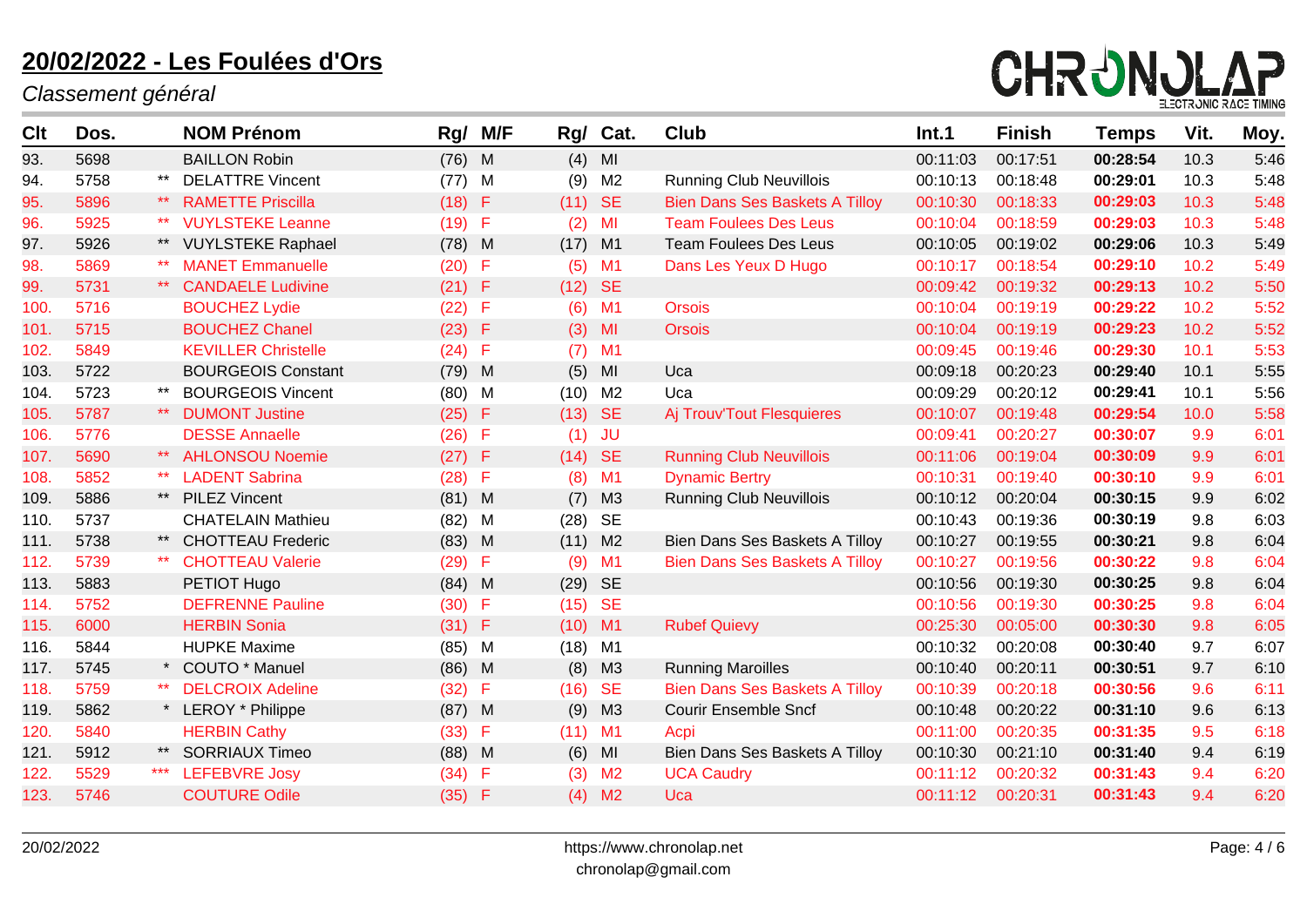

| Clt  | Dos. |       | <b>NOM Prénom</b>          | Rg/       | M/F          | Rg/       | Cat.           | <b>Club</b>                           | Int.1    | <b>Finish</b> | <b>Temps</b> | Vit. | Moy. |
|------|------|-------|----------------------------|-----------|--------------|-----------|----------------|---------------------------------------|----------|---------------|--------------|------|------|
| 124. | 5793 |       | EDART * Jean Paul          | (89)      | M            | (10)      | M3             | <b>Running Maroilles</b>              | 00:10:42 | 00:21:08      | 00:31:49     | 9.4  | 6:21 |
| 125. | 5792 |       | <b>DZIKOWSKI Justine</b>   | (36)      | $-F$         | (17)      | <b>SE</b>      | Courir À Le Quesnoy                   | 00:11:04 | 00:20:54      | 00:31:58     | 9.3  | 6:23 |
| 126. | 5803 |       | <b>FRANCOIS Damien</b>     | (90)      | M            | (30)      | <b>SE</b>      | Courir À Le Quesnoy                   | 00:11:03 | 00:20:59      | 00:32:02     | 9.3  | 6:24 |
| 127. | 5917 |       | <b>THIEULEUX Aurélie</b>   | (37)      | F            | (12)      | M1             | Courir À Le Quesnoy                   | 00:11:04 | 00:20:58      | 00:32:02     | 9.3  | 6:24 |
| 128. | 5864 | $***$ | <b>LEZZERI Nicolas</b>     | (91)      | M            | (3)       | ES             | <b>Team Foulees Des Leus</b>          | 00:11:08 | 00:21:12      | 00:32:19     | 9.2  | 6:27 |
| 129. | 5728 | $***$ | <b>BURILLON Marc</b>       | (92)      | $\mathsf{M}$ | (11)      | M3             |                                       | 00:10:41 | 00:21:46      | 00:32:27     | 9.2  | 6:29 |
| 130. | 5854 |       | <b>LANCIAUX Fanny</b>      | (38)      | F            | (13)      | M <sub>1</sub> | <b>Team Foulees Des Leus</b>          | 00:11:34 | 00:21:01      | 00:32:35     | 9.2  | 6:30 |
| 131. | 5701 | $***$ | <b>BEAUVISAGE Aline</b>    | (39)      | F            | (18)      | <b>SE</b>      | Aj Trouv'Tout Flesquieres             | 00:10:24 | 00:22:18      | 00:32:42     | 9.1  | 6:32 |
| 132. | 5828 |       | <b>HARDY Michel</b>        | $(93)$ M  |              | (2)       | M4             | Usva                                  | 00:10:53 | 00:21:54      | 00:32:46     | 9.1  | 6:33 |
| 133. | 5829 | $***$ | <b>HERBAIN Benjamin</b>    | (94)      | - M          | (31)      | <b>SE</b>      | Bien Dans Ses Baskets A Tilloy        | 00:10:31 | 00:22:19      | 00:32:50     | 9.1  | 6:33 |
| 134. | 5790 | $***$ | <b>DUROYON Eddy</b>        | (95)      | M            | (12)      | M2             | Bien Dans Ses Baskets A Tilloy        | 00:11:36 | 00:21:14      | 00:32:50     | 9.1  | 6:33 |
| 135. | 5891 |       | <b>POULAIN Claire</b>      | (40)      | F            | (5)       | M <sub>2</sub> | <b>Bien Dans Ses Baskets A Tilloy</b> | 00:11:02 | 00:22:06      | 00:33:08     | 9.0  | 6:37 |
| 136. | 5761 | $***$ | <b>DELFOLIE Alexandre</b>  | (96)      | M            | (32)      | <b>SE</b>      | Bien Dans Ses Baskets A Tilloy        | 00:11:02 | 00:22:07      | 00:33:08     | 9.0  | 6:37 |
| 137. | 5735 | $***$ | <b>CASERT Frederic</b>     | $(97)$ M  |              | (19)      | M1             | Bien Dans Ses Baskets A Tilloy        | 00:11:36 | 00:21:39      | 00:33:15     | 9.0  | 6:38 |
| 138. | 5821 |       | <b>GRIERE Pauline</b>      | (41)      | F            | (2)       | <b>JU</b>      | <b>Team Foulees Des Leus</b>          | 00:11:34 | 00:21:50      | 00:33:24     | 8.9  | 6:40 |
| 139. | 5858 |       | <b>LEFORT Leona</b>        | (42)      | F            | (1)       | ES             |                                       | 00:11:30 | 00:21:56      | 00:33:25     | 8.9  | 6:40 |
| 140. | 5710 |       | <b>BILLOT Jean Michel</b>  | (98)      | M            | (12)      | M3             | Les Rouleux De Solesmes               | 00:11:30 | 00:21:58      | 00:33:27     | 8.9  | 6:41 |
| 141. | 5727 |       | <b>BULTEZ Pascal</b>       | (99)      | $\mathsf{M}$ | (13)      | M3             |                                       | 00:10:44 | 00:22:46      | 00:33:29     | 8.9  | 6:41 |
| 142. | 5797 |       | <b>FERON Erwan</b>         | $(100)$ M |              | (13)      | M <sub>2</sub> |                                       | 00:11:10 | 00:22:36      | 00:33:46     | 8.8  | 6:45 |
| 143. | 5692 |       | <b>AMASSE Daniele</b>      | (43)      | $\mathsf F$  | (1)       | M3             |                                       | 00:11:04 | 00:22:47      | 00:33:50     | 8.8  | 6:45 |
| 144. | 5812 |       | <b>GHESTIN Cécile</b>      | (44)      | F            | (14)      | M <sub>1</sub> | <b>Dynamic Bertry</b>                 | 00:11:35 | 00:22:18      | 00:33:52     | 8.8  | 6:46 |
| 145. | 5861 |       | <b>LERICHE Anne-Sophie</b> | (45)      | F            | (15)      | M <sub>1</sub> | <b>Dynamique Bertry</b>               | 00:11:35 | 00:22:18      | 00:33:52     | 8.8  | 6:46 |
| 146. | 5819 |       | <b>GREFFE Emilie</b>       | (46)      | F            | (19)      | <b>SE</b>      |                                       | 00:11:33 | 00:22:45      | 00:34:17     | 8.7  | 6:51 |
| 147. | 5831 | $***$ | <b>HERBIN Jade</b>         | (47)      | Æ            | (1)       | <b>CA</b>      | <b>Rubef Quievy</b>                   | 00:11:01 | 00:23:30      | 00:34:30     | 8.6  | 6:53 |
| 148. | 5892 |       | <b>POULET Loane</b>        | (48)      | F            | (3)       | <b>JU</b>      | Aj Trouv'Tout Flesquieres             | 00:11:08 | 00:23:30      | 00:34:38     | 8.6  | 6:55 |
| 149. | 5757 |       | <b>DEJARDIN Laetitia</b>   | (49)      | F            | (20)      | <b>SE</b>      |                                       | 00:10:52 | 00:24:02      | 00:34:53     | 8.6  | 6:58 |
| 150. | 5713 |       | <b>BOCQUET Frederic</b>    | (101)     | M            | (20)      | M <sub>1</sub> | Aj Trouv'Tout Flesquieres             | 00:11:18 | 00:23:46      | 00:35:04     | 8.5  | 7:00 |
| 151. | 5697 |       | <b>BAILLON Angelique</b>   | (50)      | F            | (21)      | <b>SE</b>      |                                       | 00:11:43 | 00:23:31      | 00:35:14     | 8.5  | 7:02 |
| 152. | 5775 |       | <b>DESSAINT Nathalie</b>   | (51)      | F            | $(16)$ M1 |                |                                       | 00:11:52 | 00:23:33      | 00:35:24     | 8.4  | 7:04 |
| 153. | 5863 |       | <b>LEVEQUE Virginie</b>    | (52)      | F            | (17)      | M1             |                                       | 00:12:17 | 00:23:44      | 00:36:01     | 8.3  | 7:12 |
| 154. | 5855 |       | <b>LECLERCQ Ludivine</b>   | (53)      | F            | (18)      | M1             |                                       | 00:12:17 | 00:23:44      | 00:36:01     | 8.3  | 7:12 |